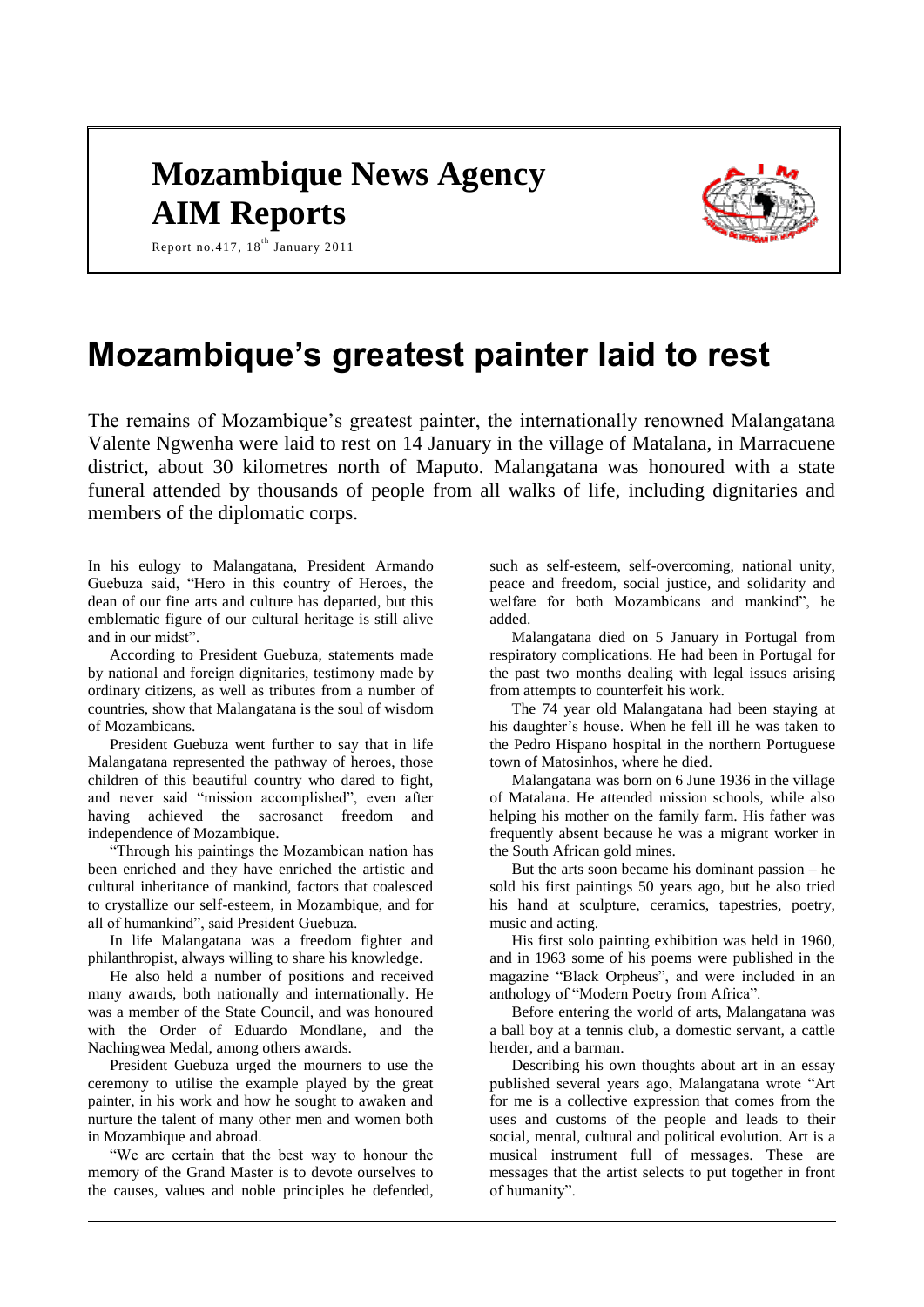## **Jeffrey Sachs calls for renegotiation of mega-project contracts**

Renowned economist Jeffrey Sachs on 13 January in Maputo argued that the Mozambican government should renegotiate to get an improved share of the benefits from the country's mega-projects.

Lately there have been many critics arguing that the government should renegotiate the mega-projects' contracts because they allow for excessive tax benefits. However, the government has not yet taken a clear public position in relation to this issue.

In total the Mozambican authorities have approved nine investments considered to be mega-projects, which have mobilised about \$9.82 billion. Among the projects are the Mozal aluminium smelter, the Sasol exploitation of natural gas in Inhambane, and the Kenmare heavy mineral sands project in Nampula.

Speaking during a lecture on the theme "Mozambique and the Global Economy", Sachs stressed the need to renegotiate the mega-projects to benefit both investors and Mozambicans. "We need to change the rules of the game to ensure that there are mutual gains and this should be done based on the principles of transparency and honesty" said Sachs, who is an advisor to the United Nations Secretary General on the Millennium Development Goals.

"Nothing is perfect in life, and it is necessary to renegotiate what was not well negotiated at the start" he argued, stating that "all the parties must understand the necessity of this … I am not against the megaprojects, but there is a need to have mutual benefits".

According to Sachs, the country needs these resources for the construction of schools, hospitals and other infrastructure for development.

Sachs said that Mozambique has many things that the world needs, such as coal and the huge potential for agriculture and energy. But these resources cannot be offered to the world at zero cost.

However, he stressed the need for the country to invest in construction and to improve the network of roads and railways as well as in sources of energy.

For him, these infrastructures are necessary to guarantee the exploitation of the country's existing resources. He said that the existence of these infrastructures will be an important factor for attracting foreign investment.

Sachs argued that the government should create the conditions for development in rural communities by guaranteeing access to fertilisers, subsidies, infrastructure and a network of markets. With such a system, not only would there be success in agriculture, but also better food security, education, health, and other factors connected to community development.

Sachs said that he believed that Mozambique would be successful in the coming decade taking into account the current state of the Mozambican economy, the strategic location of the country and its position in the context of the global economy.

### **Coal India must exploit concessions before any new licences**

The Mozambican government has stated that the company "Coal India" must take more steps to exploit the two concessions that it currently holds in the central province of Tete before any further concessions will be awarded to the company.

This condition was announced by the Deputy Minister of Mineral Resources, Abdul Razak, who was speaking in response to interest expressed by the Indian Minster of Coal, Sriprakash Jaiswal, who visited Maputo seeking to negotiate more exploration blocks to help guarantee the sustainability of industrial growth in his country.

Razak explained that the demand to see advances in the exploitation of the two blocks already assigned to Coal India should not be seen as a block on the entrance of private Indian companies. It was simply in order to obey the criteria defined by Mozambique's mining legislation.

"What we have told them is that we would like to see progress in the two blocks where presently work is in the research phase. After this, we can sit down and analyse the possibility of granting new concessions. Therefore, the Mozambican government has not discarded the idea of granting new blocks to Coal India. We have only expressed the desire to see progress in the work already initiated" said the Minister.

In the meeting that was held with the Minster of Mineral Resources, Esperanca Bias, the Indian minister said that coal is the raw material that is essential for the development of the Indian economy, being the source of 51 per cent of the country's energy.

He said that Indian interest in Mozambican coal is not limited to feeding its industry, because his country is also able to help Mozambique develop its potential to use coal in its domestic industry.

It is in this context that India has promised to disburse 40 million US dollars for the construction of a Mozambican Institute of Planning and Organisation and a SADC (Southern African Development Community) Regional Institute for Training and Organisation, both of which are aimed at the coal mining sector.

However, after two days of talks between the two sides, the ministers ended up not signing an agreement that would release the funds for the institutes.

The two existing Coal India blocks cover about 225 square kilometres in Moatize district. Initial estimates are that the blocks contain reserves of a billion tonnes of coal. According to Coal India official Narinder Kurana, the company wants exploration rights to a further five blocks.

Coal India plans to start work on the two blocks it was granted in June, and will invest \$400 million if viable deposits are found. It is hoped that India will be able to import two million tonnes a year from the blocks.

Other major investors in Moatize coal include the Brazilian mining giant Vale, and Riversdale Mining of Australia, both of whom expect to start exporting coal from their concessions later this year.

The only coal mine currently operating in Tete province is the British-owned company Minas Moatize, which last year extracted 22,000 tonnes of coal. It is currently mining over 8,000 tonnes a month.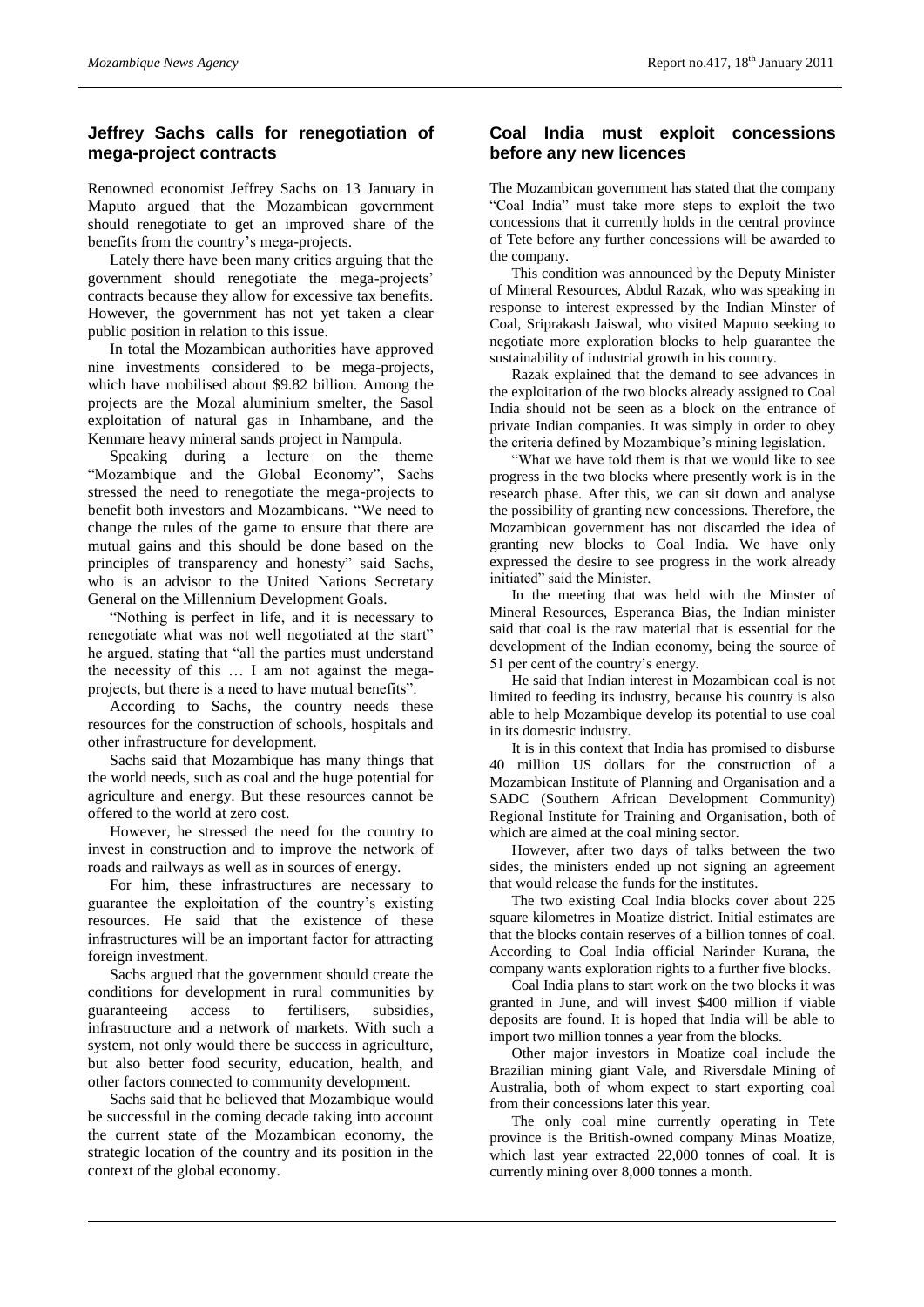## **Renamo refuses to discuss constitutional amendments**

Mozambique's main opposition party, Renamo, is boycotting the parliamentary ad-hoc commission set up in December to draft amendments to the constitution.

There should be 21 members of this ad-hoc commission, appointed by the political parties in proportion to the number of parliamentary seats they hold.

The ruling Frelimo Party has already appointed its 16 members of the Commission, and the Mozambican Democratic Movement has appointed one member.

Renamo has the right to appoint four commission members – but the rapporteur of the Renamo parliamentary group, Saimone Macuiana, told the daily newspaper "O Pais", published on 12 January, that the party will simply take no part in the Commission's work.

"This amendment of the Constitution is to distract people", Macuiana stated, arguing that "many points in the defence of democracy are not being respected".

Asked whether Renamo might reconsider its position, Macuiana declared bluntly "Renamo won't reconsider anything. We don't agree".

Renamo is furious that Frelimo has not yet indicated which parts of the Constitution it wants to change.

Frelimo has said that it merely wishes to "consolidate" the existing constitution, and not completely rewrite it.

Frelimo is on record as saying that it has no wish to change the constitutional limits on presidential terms of office. The Constitution states that nobody may occupy the Presidency for more than two consecutive terms.

President Armando Guebuza is now in his second term, and has repeatedly declared that he has no wish for a third term.

The Renamo boycott will not prevent the ad-hoc commission from meeting and drawing up draft amendments.

## **MOVITEL to invest \$120 million**

Mozambique's third mobile phone operator MOVITEL will invest \$120 million over the next 12 months.

Speaking on 6 January on behalf of MOVITEL, Safura da Conceicao said that over the next five years the company will invest \$465 million to ensure its competitiveness in the Mozambican market.

MOVITEL's aim is to cover as much of the country as possible, and do everything it can to cover areas that still do not have access to mobile services.

Conceicao pointed out that MOVITEL will work with the two other operators to increase the coverage. This will involve building its own infrastructure and sharing infrastructure with its competitors.

MOVITEL is a Mozambican company owned by Vietel and SPI Holdings. The strategic partner, Vietel, is a Vietnamese company with operations in Vietnam, Cambodia, Laos and Haiti, with about 60 million clients.

Vietel owns 70 per cent of the MOVITEL, with SPI owning 29 per cent. Inves Park has a one per cent stake in the company.

MOVITEL's mobile phone numbers will start with the prefix 86.

### **Inflation soared in December**

Mozambique's inflation rate, as measured by the Maputo City Consumer Price Index, was 3.48 per cent in the single month of December – making this the worst festive season inflation for the past three years.

According to a statement issued on 11 January by the Monetary Policy Committee of the Bank of Mozambique, this brought inflation for the year to 16.62 per cent.

The main factors in 2010 inflation were price rises in foodstuffs and non-alcoholic drinks. The Monetary Policy Committee blamed this on the deficit in domestic food production, forcing the country to rely on imports. Imports became much more expensive because of the depreciation of the Mozambican currency, the metical, and the strong appreciation of the South African rand.

Since much of the food consumed in southern Mozambique is imported from South Africa, the rise of the rand sent food prices soaring.

Other factors were the rise in fuel prices in the first half of 2010, and speculation by shopkeepers in the runup to the Xmas and New Year holidays. The National Economic Activities Inspectorate (INAE) imposed fines on a number of retailers for speculation during the festive season amounting to 2.2 billion meticais (about \$68,000).

According to the Committee, the government's measures to attenuate the rising cost of living, taken after the 1-2 September riots in Maputo against price rises, "were important in cushioning the inflationary pressure, but were not sufficient to annul the inflationary surge and the pressure associated with the festive season".

The Committee noted that international prices for Mozambique's main exports increased in November – very sharply in the case of cotton (up by 22.8 per cent) and sugar (7.3 per cent). But the price of Mozambique's largest export, aluminium, fell by 0.8 per cent.

The price of key imported goods also rose in November – a barrel of Brent crude rose by 3.3 per cent, while international rice and wheat prices were up by 1.9 and 1.5 per cent respectively.

In December, the Mozambican banking system found itself with an excess of foreign currency. So for the first time ever, the Bank of Mozambique purchased more foreign currency from the commercial banks than it sold. The difference was \$26.9 million.

This, together with the disbursement of foreign aid, pushed the country's net foreign reserves up to \$1.877 billion– \$203 million more than in November and \$35.7 million more than in December 2009.

December also saw a recovery in the exchange rate of the metical against the US dollar. At the end of November, according to the Committee, there were 35.37 meticais to the US dollar, but a month later only 32.83 meticais were needed to buy a dollar.

The annual depreciation of the metical against the dollar was 19.34 per cent – better than had been feared.

The Committee's statement does not mention the metical/rand exchange rate, but that too has improved. A couple of months ago there were 5.3 meticais to the rand, but there are now less than 4.8.

The key targets for 2011, it said, were to keep annual inflation to eight per cent, and to hold net international reserves to cover 4.5 months of imports.